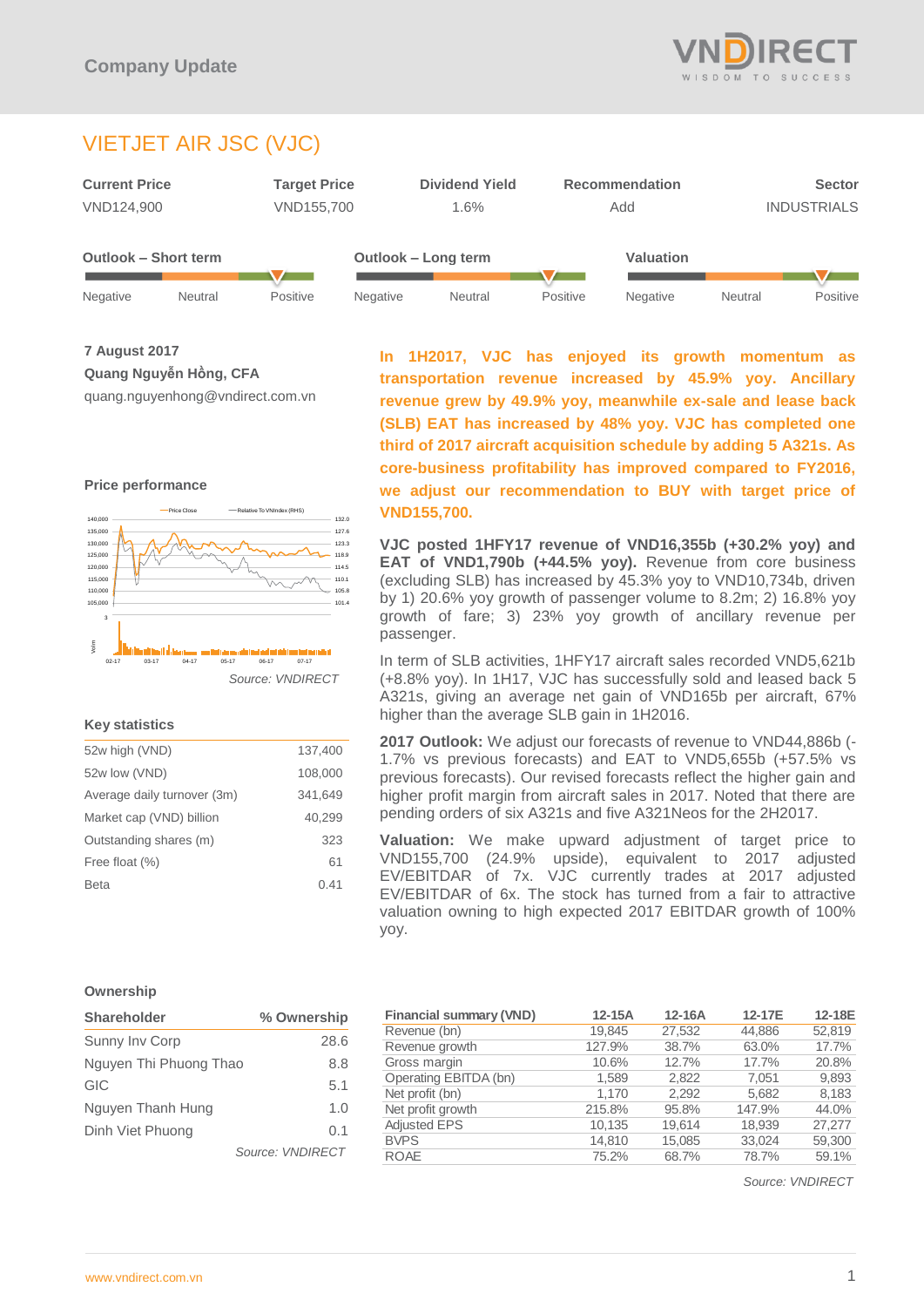

**Jet kerosene Singapore price**





**VJC's passenger volume**



Passenger volume, m

Source: VJC

#### **Improvements of core business**

1H2017 ex-SLB business has raised its gross profit margin by 0.4% pts to 15.6% despite mounting fuel costs. This could be due two main reasons: (1) higher ancillary revenue per passenger. Compared to 2016, average ancillary revenue per passenger has grown by 23.1% yoy to VND309,242. We expect this improvement could raise 2017 ex-SLB gross margin by 6.1% pts yoy to 19.8% as ancillary services bear almost zero cost. Please fill in the values above to have them entered in your report

(2) VJC has transferred most of incremental fuel costs into higher fares. During 1H2017, ex-ancillary fare per passenger was around VND1m, +17% compared to the average level of 2016. As a result, gross profit margin of flight operation decreased by only 1.5% pts to 11.1% compared to 1H2016. We expect VJC could continue to raise fare gradually to offset higher fuel costs. We expect fuel price to stabilize at around US\$65 per gallon for the foreseeable future. Moreover, more A321s and A320Neos joining the fleet in 2017 will help cutting fuel consumption per ASK.

We expect VJC could reach 20.3m passenger for 2017 (+44.8% yoy) as Q3 and the end of Q4 are peak season for holiday. During 1H2017, VJC has extended its network by 13 new routes (12 international routes, 1 domestic route. At the end of Jun 2017, the company's network consists of 38 domestic routes and 35 international routes.

VJC's on-time performance (OTP) of 2Q2017 has improved to 85.7% compared to 83.6% of 2016, thanks to new aircrafts. VJC's OTP is a bit better than Jetstar Pacific (82%) but is still behind Vietnam Airlines (91%).

## **Higher aircraft sale gains**

During 1H2017, VJC has received and sold five A321s. The average selling price is likely higher than 1H2016's. We expect the average selling price of five A321s during 1H2017 was round VND1,124b, 5% higher than 2016's level. During 1H2016, the company has sold only two A321s and three A320s whose selling prices are lower than A320s. 1H2017 average aircraft cost was VND960b, 1.7% higher than 2016's level. As a result, 1H2017 gain per aircraft sold was around VND164b, 35.6% higher compared to 2016. VJC could achieve similar gain for the remaining transactions of 2017. We expect 2017 gross profit margin of aircraft sales could reach 14.6%, 3% pts higher than 2016. There are pending orders of six A321s and five A321Neos for the second half of 2017.

**2017 revenue growth drivers**



Source: VNDIRECT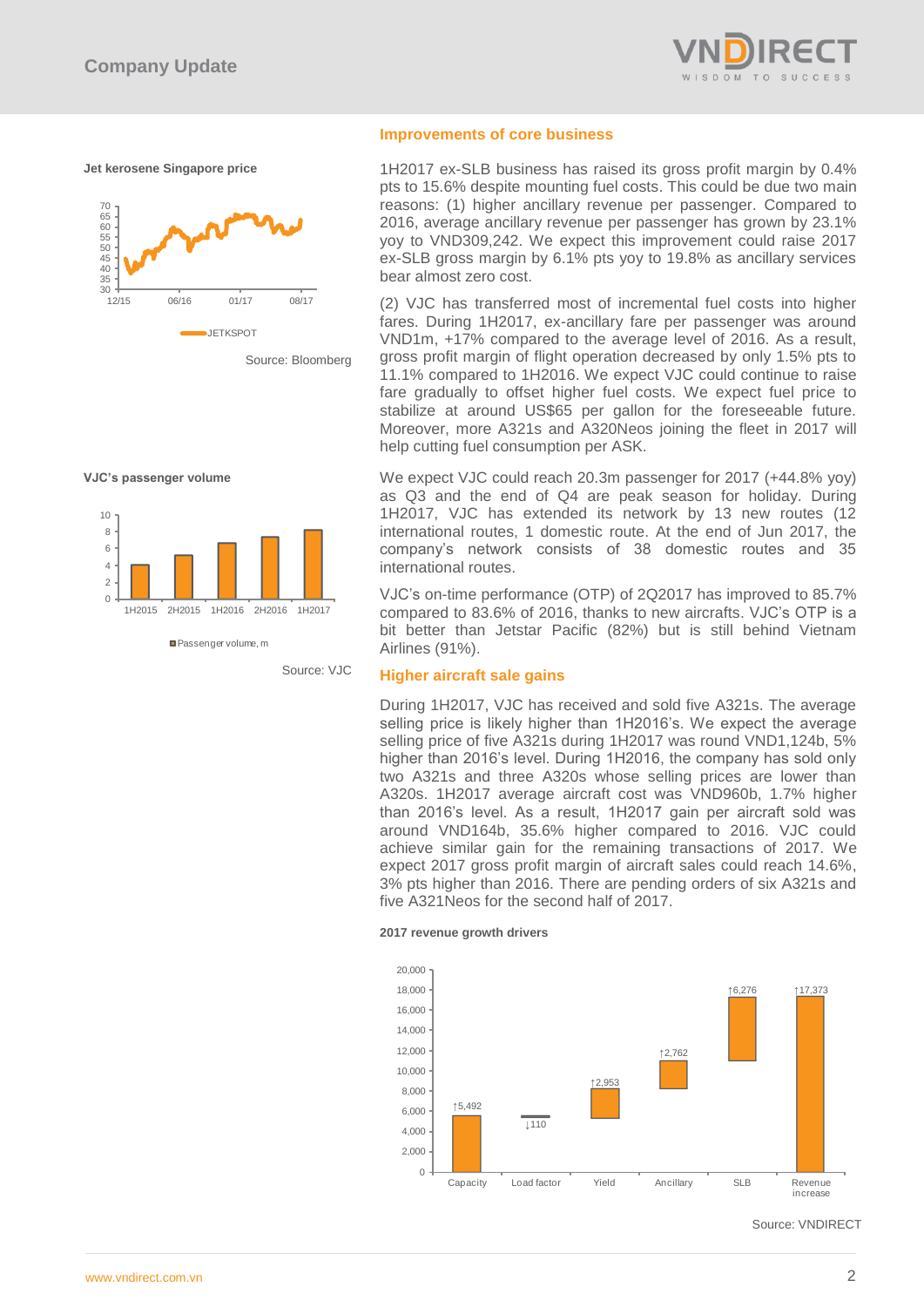

## **Valuation**

Based on our previous forecast, VJC 2017 EV/EBITDAR was around 9.1x. As our revised 2017 EBITDAR is 34% higher than the previous forecast level, the stock valuation has fallen to the attractive range of 2017 EV/EBITDAR 6x. The target price of VND155,700 implies a target valuation of 2017 EV/EBITDAR of 7x. The target valuation is within the range of 4x to 7x EV/EBITDAR of peer companies.

## **Valuation**

| Companies    | Mkt cap, USD mn | Adi EV/EBITDAR 12M | <b>P/B 12M</b> | 1-yr R growth | ROE % | Fleet size | Passengers 2016, mn |
|--------------|-----------------|--------------------|----------------|---------------|-------|------------|---------------------|
| VietjetAir   |                 | 12.3               | 8.5            | 38.7          | 68.7  | 46         | 14.1                |
| AirAsia Bhd  | 2.570           | 6.3                | 1.4            | 8.7           | 22.9  | 80         | 56.6                |
| Cebu Pacific | 1.232           | 4.2                | 1.9            | 9.6           | 21.9  | 59         | 14.1                |
| Indigo       | 6.263           |                    | 21.4           | 15.8          | 59.1  | 133        | 41.0                |
| Spicejet Ltd | .090            | 5.9                | na             | 21.5          | na    | 49         | 15.4                |

Source: VNDIRECT, Bloomberg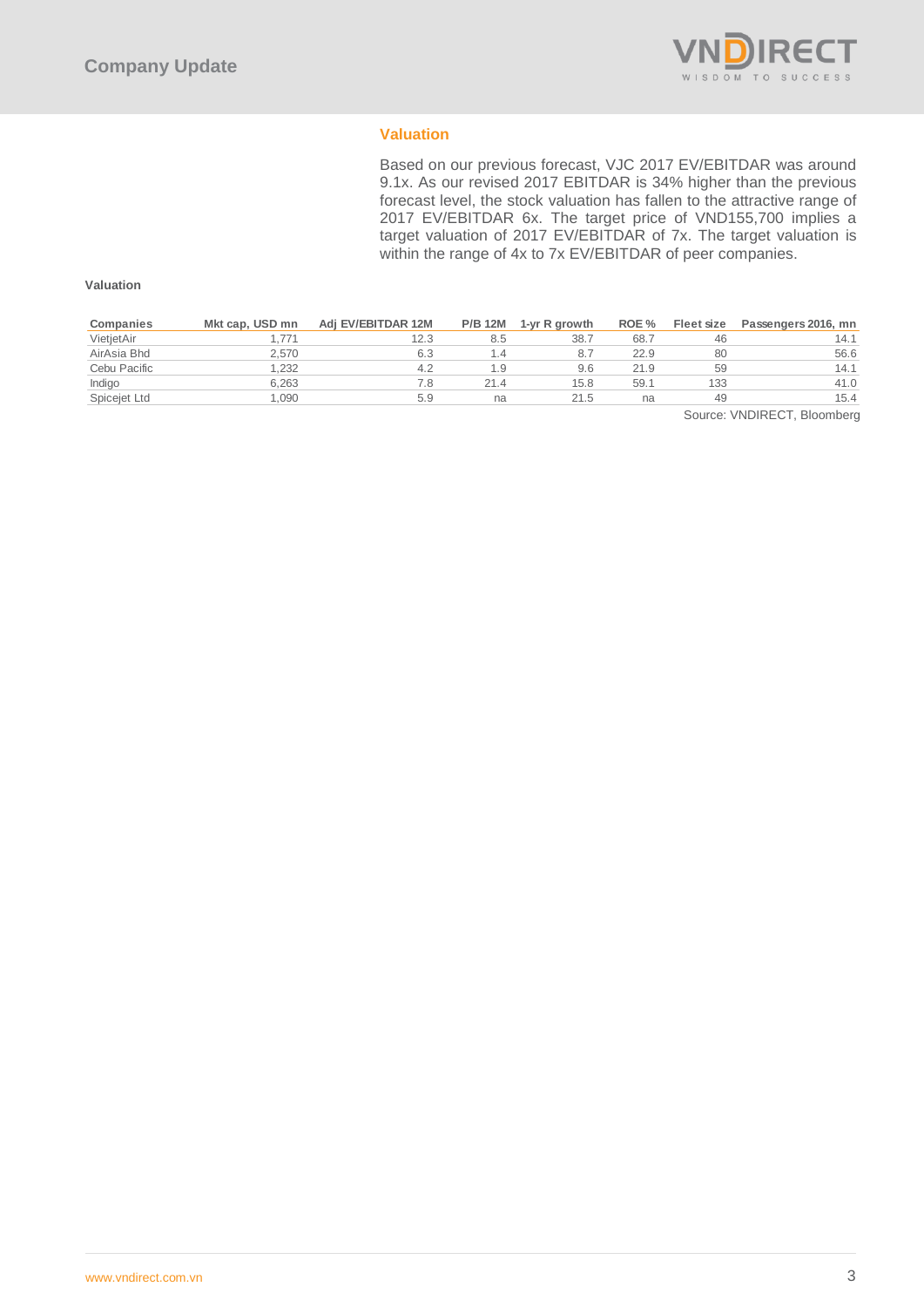#### **Valuation**



#### **Income statements**

| (VNDtrn)                      | 12-16A | 12-17E | 12-18E |
|-------------------------------|--------|--------|--------|
| Revenue                       | 27.5   | 44.9   | 52.8   |
| Cost of sales                 | (24.0) | (36.9) | (41.8) |
| Gen & admin expenses          | (0.2)  | (0.2)  | (0.3)  |
| Selling expenses              | (0.5)  | (0.7)  | (0.8)  |
| <b>Operating profit</b>       | 2.8    | 7.1    | 9.9    |
| <b>Operating EBITDA</b>       | 2.8    | 7.1    | 9.9    |
| Depreciation and amortisation | 0.0    | 0.0    | 0.0    |
| <b>Operating EBIT</b>         | 2.8    | 7.1    | 9.9    |
| Interest income               | 0.2    | 0.4    | 0.7    |
| Financial expense             | (0.6)  | (0.3)  | (0.3)  |
| Net other income              | 0.0    | 0.0    | 0.0    |
| Income from associates & JVs  | (0.0)  | (0.0)  | (0.0)  |
| Pre-tax profit                | 2.4    | 7.1    | 10.2   |
| Taxation                      | (0.1)  | (1.4)  | (2.1)  |
| Minority interests            | 0.0    | 0.0    | 0.0    |
| Net profit                    | 2.3    | 5.7    | 8.2    |
| Adj. net profit to ordinary   | 2.3    | 5.7    | 8.2    |
| Ordinary dividends            | 0.0    | (0.3)  | (0.3)  |
| <b>Retained earnings</b>      | 2.3    | 5.4    | 7.9    |

#### **Cash flow statement**

| (VNDtrn)                                    | 12-16A | 12-17E | 12-18E |
|---------------------------------------------|--------|--------|--------|
| Pretax profit                               | 2.39   | 7.11   | 10.24  |
| Depreciation & amortisation                 | 0.04   | 0.16   | 0.23   |
| Other non cash gains/(losses)               | 0.00   | 0.00   | 0.00   |
| Other non operating gains/(losses)          | (0.20) | (0.36) | (0.65) |
| Tax paid                                    | (0.04) | (1.43) | (2.06) |
| Other operating cash flow                   | (2.50) | 0.00   | 0.00   |
| Change in working capital                   | 0.96   | 1.71   | 1.03   |
| Cash flow from operations                   | 0.66   | 7.19   | 8.79   |
| Capex                                       | (2.19) | (1.52) | (1.18) |
| Proceeds from assets sales                  | 0.00   | 0.00   | 0.00   |
| Others                                      | 2.68   | 0.36   | 0.65   |
| Other non-current assets changes            | (2.37) | (5.59) | (3.43) |
| Cash flow from investing activities         | (1.88) | (6.75) | (3.96) |
| New share issuance                          | 0.07   | 0.00   | 0.00   |
| Shares buyback                              | 0.00   | 0.00   | 0.00   |
| Net borrowings                              | 3.27   | 3.31   | (2.64) |
| Other financing cash flow                   | (0.30) | 2.51   | 1.54   |
| Dividends paid                              | 0.00   | (0.30) | (0.30) |
| Cash flow from financing activities         | 3.04   | 5.52   | (1.40) |
| Cash and equivalents at beginning of period | 0.92   | 2.74   | 8.69   |
| Total cash generated                        | 1.82   | 5.95   | 3.42   |
| Cash and equivalents at the end of period   | 2.74   | 8.69   | 12.12  |



60% 4.4 01-14A 07-14A 01-15A 07-15A 01-16A 07-16A 01-17E 07-17E

#### **Balance sheets**

4.9

| (VNDtrn)                              | 12-16A | 12-17E | 12-18E |
|---------------------------------------|--------|--------|--------|
| Cash and equivalents                  | 2.7    | 8.7    | 12.1   |
|                                       |        |        |        |
| Short term investments                | 0.0    | 0.0    | 0.0    |
| Accounts receivables                  | 7.6    | 9.2    | 10.1   |
| Inventories                           | 0.1    | 0.2    | 0.2    |
| Other current assets                  | 0.1    | 0.2    | 0.3    |
| <b>Total current assets</b>           | 10.6   | 18.3   | 22.7   |
| <b>Fixed assets</b>                   | 1.2    | 2.6    | 3.5    |
| <b>Total investments</b>              | 0.1    | 0.1    | 0.1    |
| Other long-term assets                | 8.0    | 13.6   | 17.0   |
| <b>Total assets</b>                   | 19.9   | 34.5   | 43.4   |
| Short-term debt                       | 6.0    | 5.3    | 3.9    |
| Accounts payable                      | 0.4    | 0.6    | 0.8    |
| Other current liabilities             | 4.6    | 7.8    | 9.7    |
| <b>Total current liabilities</b>      | 11.1   | 13.7   | 14.4   |
| Total long-term debt                  | 0.8    | 4.8    | 3.5    |
| Other liabilities                     | 3.6    | 6.1    | 7.6    |
| Shareholders' equity                  | 4.5    | 9.9    | 17.8   |
| Minority interests                    | (0.0)  | (0.0)  | (0.0)  |
| <b>Total liabilities &amp; equity</b> | 19.9   | 34.5   | 43.4   |

#### **Key ratios**

|                         | 12-16A   | 12-17E    | 12-18E |
|-------------------------|----------|-----------|--------|
| <b>Dupont</b>           |          |           |        |
| Net profit margin       | 8.3%     | 12.7%     | 15.5%  |
| Asset turnover          | 1.72     | 1.65      | 1.36   |
| <b>ROAA</b>             | 14.3%    | 20.9%     | 21.0%  |
| Avg assets/avg equity   | 4.79     | 3.77      | 2.81   |
| <b>ROAE</b>             | 68.7%    | 78.7%     | 59.1%  |
| Efficiency              |          |           |        |
| Days account receivable | 23.5     | 24.4      | 26.0   |
| Days inventory          | 1.94     | 1.99      | 2.08   |
| Days creditor           | 6.20     | 6.39      | 6.66   |
| Fixed asset turnover    | 39.7     | 23.6      | 17.3   |
| <b>ROIC</b>             | 20.2%    | 28.4%     | 32.4%  |
| Liquidity               |          |           |        |
| Current ratio           | 0.96     | 1.34      | 1.58   |
| Quick ratio             | 0.95     | 1.32      | 1.56   |
| Cash ratio              | 0.25     | 0.63      | 0.84   |
| Cash cycle              | 19.2     | 20.0      | 21.4   |
| Growth rate (yoy)       |          |           |        |
| Revenue growth          | 38.7%    | 63.0%     | 17.7%  |
| Operating profit growth | 77.6%    | 149.9%    | 40.3%  |
| Net profit growth       | 95.8%    | 147.9%    | 44.0%  |
| EPS growth              | 93.5%    | $(3.4\%)$ | 44.0%  |
| Share value             |          |           |        |
| EPS (VND)               | 19,614   | 18,939    | 27,277 |
| BVPS (VND)              | 15,085   | 33,024    | 59,300 |
| DPS (VND)               | $\Omega$ | 1,000     | 1,000  |
|                         |          |           |        |

*Source: VNDIRECT*



64%